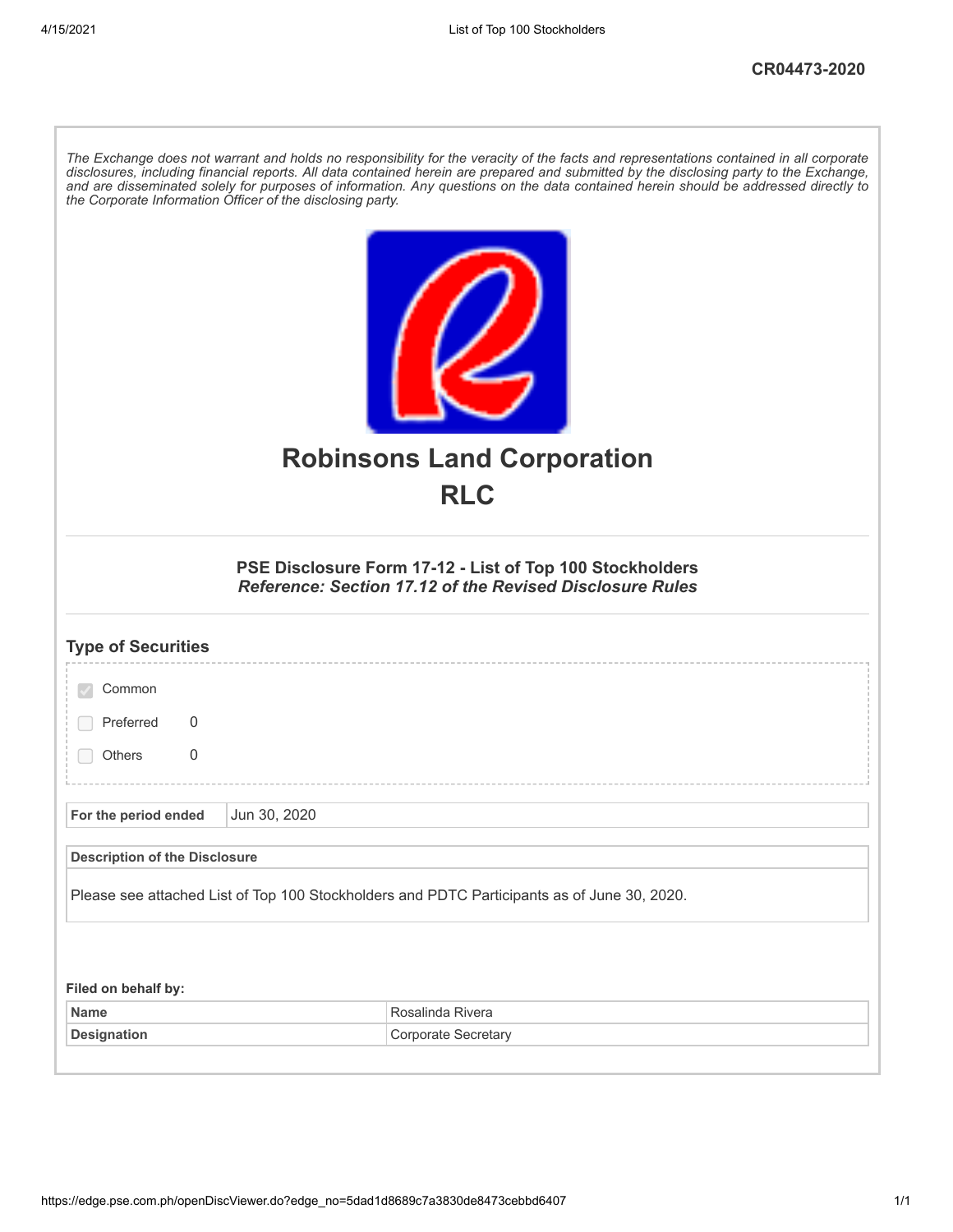| Stockholder Name                                   | Shares           | Percentage |
|----------------------------------------------------|------------------|------------|
| 1 J. G. SUMMIT HOLDINGS, INC.                      | 2,496,114,787.00 | 48.06 %    |
| 2 PCD NOMINEE CORP - NON-FILIPINO                  | 1,193,067,417.00 | 22.97 %    |
| 3 PCD NOMINEE CORP - FILIPINO                      | 807,639,813.00   | 15.55 %    |
| 4 JG SUMMIT HOLDINGS, INC.                         | 670,692,099.00   | 12.91 %    |
| 5 JOHN GOKONGWEI JR.                               | 8,124,721.00     | 0.16%      |
| <b>6 CEBU LIBERTY LUMBER</b>                       | 2,203,200.00     | 0.04%      |
| 7 JAMES L. GO                                      | 2,139,011.00     | 0.04%      |
| 8 FREDERICK DY GO                                  | 1,356,501.00     | 0.03%      |
| 9 ELIZABETH Y. GOKONGWEI AND/OR JOHN GOKONGWEI JR. | 988,000.00       | 0.02%      |
| 10 QUALITY INVESTMENTS & SEC. CORP.                | 903,000.00       | 0.02%      |
| 11 ALBERTO MENDOZA AND/OR JEANIE MENDOZA           | 532,800.00       | 0.01%      |
| 12 ELIZABETH YU GOKONGWEI                          | 499,500.00       | 0.01%      |
| 13 ROBINA YU GOKONGWEI                             | 360,000.00       | 0.01%      |
| 14 SAMUEL C. UY                                    | 324,000.00       | 0.01%      |
| 15 JOHN L. GOKONGWEI JR.                           | 300,000.00       | 0.01%      |
| 16 FREDERICK D. GO                                 | 286,026.00       | 0.01%      |
| 17 ONG TIONG                                       | 204,996.00       | 0.00%      |
| <b>18 LISA YU GOKONGWEI</b>                        | 180,000.00       | 0.00%      |
| 19 FEBTC #103-00507                                | 156,240.00       | 0.00%      |
| 20 FRANCISCO L. BENEDICTO                          | 150,000.00       | $0.00 \%$  |
| 21 CHING TIONG KENG AND/OR CYNTHIA D. CHING        | 150,000.00       | 0.00%      |
| 22 ARTHUR C. UY                                    | 144,000.00       | 0.00%      |
| 23 CATALINO MACARAIG JR. AND/OR ARACELI MACARAIG   | 140,000.00       | 0.00%      |
| 24 JOLLY TING                                      | 136,800.00       | 0.00%      |
| 25 CHING TIONG KENG                                | 133,200.00       | 0.00%      |
| 26 ANTONIO S. TANJANGCO                            | 126,599.00       | 0.00%      |
| 27 EDWIN B. LIM                                    | 120,000.00       | 0.00%      |
| 28 FERDINAND CO AND/OR CHRISTOPHER CO              | 120,000.00       | 0.00%      |
| 29 VICKY L. CHAN                                   | 106,600.00       | 0.00%      |
| 30 G & L SECURITIES CO. INC.                       | 102,600.00       | 0.00%      |
| 31 FRANCISCO ASALDO UY                             | 100,000.00       | $0.00 \%$  |
| 32 JENNIFER C. LIM AND/OR JEFFREY C. LIM           | 100,000.00       | 0.00%      |
| 33 CRISTINO L. PANLILIO                            | 96,000.00        | 0.00%      |
| 34 RAMON L. CHIU                                   | 90,285.00        | $0.00 \%$  |
| 35 R. COYIUTO SECURITIES, INC.                     | 82,000.00        | 0.00%      |
| 36 TERESITA T. QUAZON                              | 78,000.00        | 0.00%      |
| 37 KHOON POI                                       | 73,200.00        | 0.00%      |
| 38 ANANDRAM DARGANI                                | 72,228.00        | 0.00%      |
| 39 DAPHNE AILEEN TAN CHUA                          | 72,000.00        | 0.00%      |
| 40 ELIZABETH LIM TAN                               | 72,000.00        | 0.00%      |
| <b>41 LILY ANN LIM TAN</b>                         | 72,000.00        | 0.00%      |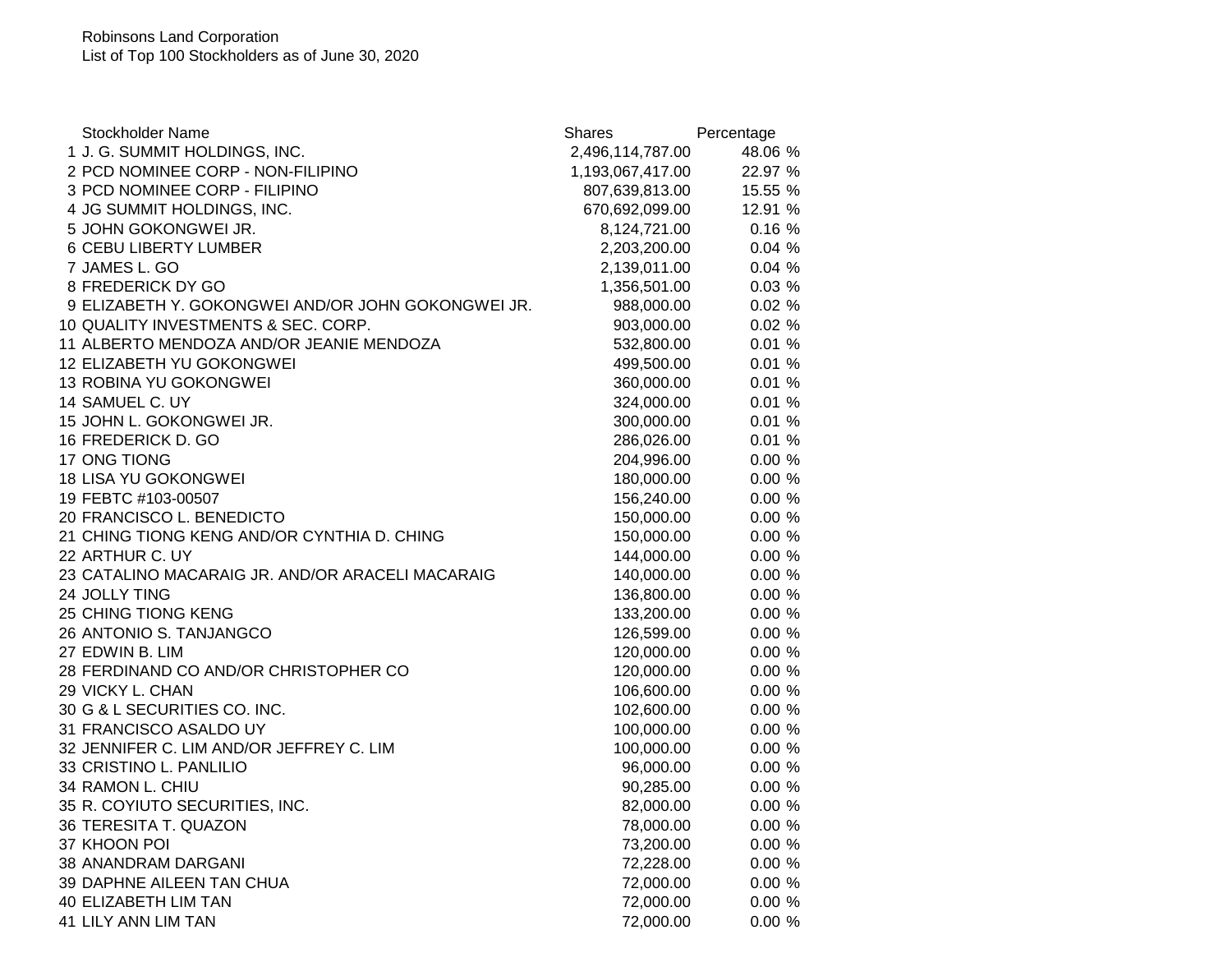| 42 GENEVIEVE LIM TAN                         | 72,000.00 | 0.00% |
|----------------------------------------------|-----------|-------|
| 43 SUSANA TAN LEE                            | 72,000.00 | 0.00% |
| 44 JUANITO CUASON                            | 68,617.00 | 0.00% |
| <b>45 MICHAEL CHAN</b>                       | 65,000.00 | 0.00% |
| <b>46 HAMAHATA TAKERO</b>                    | 60,000.00 | 0.00% |
| 47 ALFREDO Y. NGOCHUA                        | 54,000.00 | 0.00% |
| <b>48 KAREN CHOA</b>                         | 50,000.00 | 0.00% |
| 49 VICTOR GAN SY                             | 50,000.00 | 0.00% |
| 50 SABAS SUAREZ                              | 49,200.00 | 0.00% |
| 51 LINDA ROSE NG KAWSEK                      | 48,600.00 | 0.00% |
| 52 L. M. GARCIA & ASSOCIATES INC.            | 48,000.00 | 0.00% |
| 53 JANET CO LEY                              | 48,000.00 | 0.00% |
| 54 ESTRELLA GO CO AND/OR FERDINAND CO        | 48,000.00 | 0.00% |
| 55 ALEXANDER C. UY                           | 48,000.00 | 0.00% |
| 56 RODERICK M. GRACIA                        | 48,000.00 | 0.00% |
| 57 PATRICK NGOCHUA                           | 48,000.00 | 0.00% |
| 58 MANUEL B. ZAMORA JR.                      | 47,400.00 | 0.00% |
| 59 BEBE YU GO                                | 46,400.00 | 0.00% |
| 60 TERESITA C. DELGADO-VILLONCO              | 40,500.00 | 0.00% |
| 61 SYLVESTER S.K. HUNG                       | 40,000.00 | 0.00% |
| 62 ELIZABETH GOKONGWEI                       | 40,000.00 | 0.00% |
| 63 A. ANGEL S. TANJANGCO                     | 38,500.00 | 0.00% |
| 64 ANTONIO COJUANGCO                         | 36,000.00 | 0.00% |
| 65 ERNESTO CAYETANO                          | 36,000.00 | 0.00% |
| 66 TAKASAGO TRADING CORP. INC.               | 36,000.00 | 0.00% |
| 67 LIN LIN G. CHUNG                          | 36,000.00 | 0.00% |
| 68 LUCIO YAN                                 | 36,000.00 | 0.00% |
| 69 R.J. DEL PAN AND COMPANY                  | 36,000.00 | 0.00% |
| 70 RENEE D. RUBIO                            | 36,000.00 | 0.00% |
| 71 MIGUEL O. COJUANGCO                       | 35,000.00 | 0.00% |
| 72 DEBBIE C. GOH                             | 35,000.00 | 0.00% |
| 73 EDMUNDO MADRAZO                           | 32,500.00 | 0.00% |
| 74 RENEE D. RUBIO AND/OR CESAR A. RUBIO      | 32,400.00 | 0.00% |
| 75 MERCURY GROUP OF COMP. INC.               | 31,500.00 | 0.00% |
| 76 M.E. HOLDING CORPORATION                  | 31,500.00 | 0.00% |
| 77 URBANCORP INVESTMENTS INC.                | 31,500.00 | 0.00% |
| 78 HYDEE MANAGEMENT & RESOURCE CORPORATION   | 31,200.00 | 0.00% |
| 79 PACIFICO B. TACUB                         | 30,669.00 | 0.00% |
| 80 ONG KONG PO                               | 30,000.00 | 0.00% |
| 81 HAO WEE                                   | 30,000.00 | 0.00% |
| 82 BELSON SECURITIES, INC.                   | 30,000.00 | 0.00% |
| 83 NELSON LIM                                | 28,800.00 | 0.00% |
| 84 YOUNG, ELVIS YOUNG OR ELEANOR             | 28,800.00 | 0.00% |
| 85 UBP TA#210-50078-8                        | 28,000.00 | 0.00% |
| 86 JESUS F. ZARANDIN                         | 26,400.00 | 0.00% |
| 87 INDOSUEZ MLA A/C 10849                    | 26,000.00 | 0.00% |
| 88 FRANCISCO ORTIGAS SEC., INC. A/C NO. 3633 | 26,000.00 | 0.00% |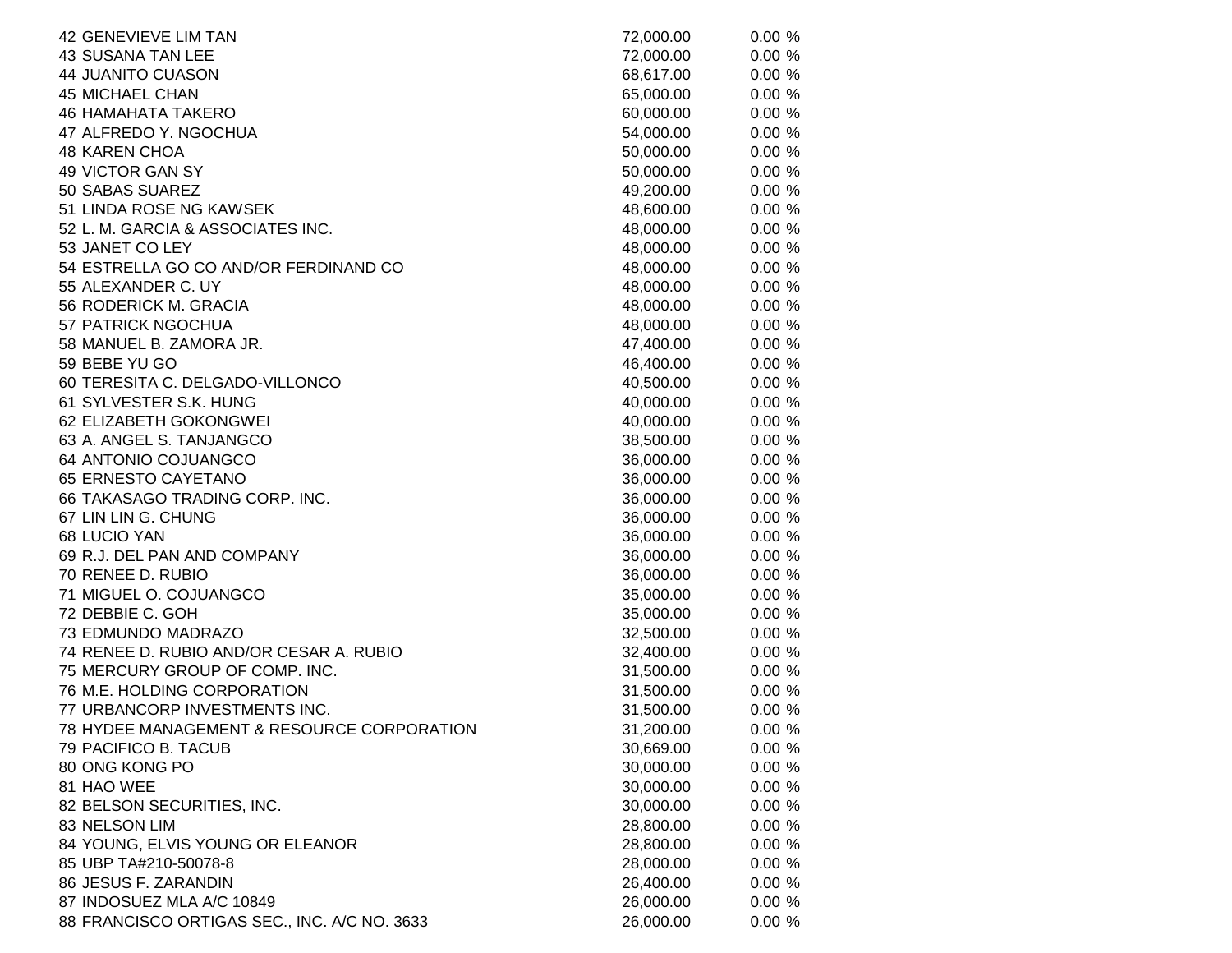| 89 WARD MANAGEMENT CORPORATION           | 25,000.00 | 0.00%     |
|------------------------------------------|-----------|-----------|
| 90 ORIENTRADE SECURITIES INC.            | 25,000.00 | $0.00 \%$ |
| 91 PETER C. L. YU                        | 24,000.00 | $0.00 \%$ |
| 92 MURIEL SY                             | 24,000.00 | $0.00 \%$ |
| 93 ROMAN T. YAP                          | 24,000.00 | $0.00 \%$ |
| 94 HONORIO REYES-LAO                     | 24,000.00 | $0.00 \%$ |
| 95 JULIO O. SY SR.                       | 24,000.00 | $0.00 \%$ |
| 96 DANTE MORALES AND/OR MA LUISA MORALES | 24,000.00 | $0.00 \%$ |
| 97 CRISPA TEXTILES, INC.                 | 24,000.00 | $0.00 \%$ |
| 98 CECIL UNGCO                           | 24,000.00 | $0.00 \%$ |
| 99 EBC SECURITIES CORP.                  | 22,800.00 | $0.00 \%$ |
| 100 WESTIN SECURITIES CORPORATION        | 22,600.00 | $0.00 \%$ |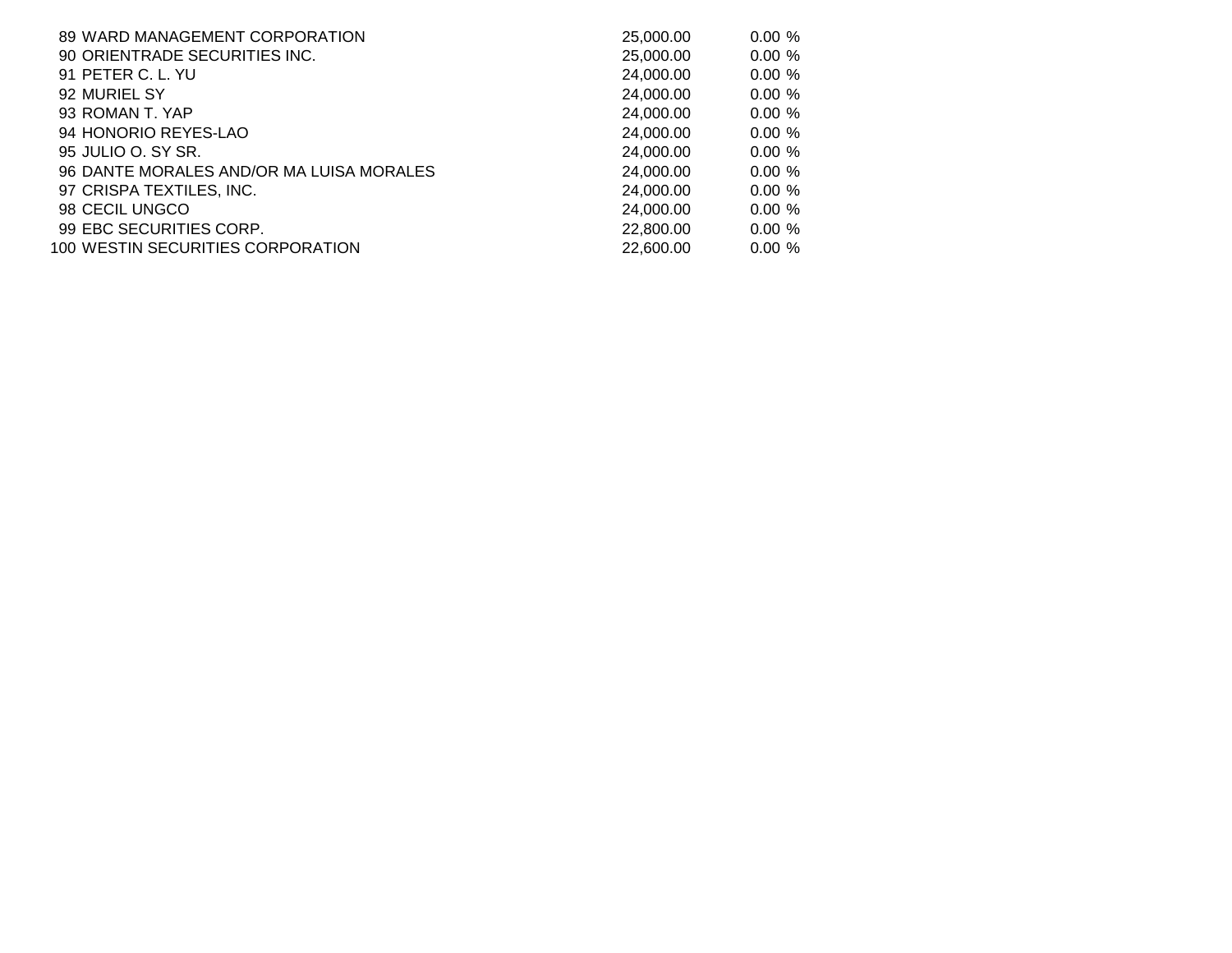## **OUTSTANDING BALANCES FOR A SPECIFIC COMPANY**

## Company Code - RLC000000000

| Business Date: June 30, 2020<br><b>BPNAME</b>                | <b>HOLDINGS</b> |
|--------------------------------------------------------------|-----------------|
| DEUTSCHE BANK MANILA-CLIENTS A/C                             | 619,527,259     |
| CITIBANK N.A.                                                | 429,461,679     |
| THE HONGKONG AND SHANGHAI BANKING CORP. LTD. -CLIENTS' ACCT. | 423,662,562     |
| THE HONGKONG AND SHANGHAI BANKING CORP. LTD. -CLIENTS' ACCT. | 101,229,044     |
| STANDARD CHARTERED BANK                                      | 99,328,681      |
| <b>GOVERNMENT SERVICE INSURANCE SYSTEM</b>                   | 94,571,735      |
| <b>BANCO DE ORO - TRUST BANKING GROUP</b>                    | 64,140,281      |
| SOCIAL SECURITY SYSTEM                                       | 26,716,050      |
| <b>MBTC - TRUST BANKING GROUP</b>                            | 20,312,650      |
| COL Financial Group, Inc.                                    | 20,012,575      |
| WEALTH SECURITIES, INC.                                      | 12,361,232      |
| PHILIPPINE EQUITY PARTNERS, INC.                             | 10,417,864      |
| PNB TRUST BANKING GROUP                                      | 6,048,466       |
| <b>BPI SECURITIES CORPORATION</b>                            | 5,920,805       |
| FIRST METRO SECURITIES BROKERAGE CORP.                       | 5,300,356       |
| <b>BDO SECURITIES CORPORATION</b>                            | 4,314,440       |
| SB EQUITIES, INC.                                            | 3,867,160       |
| MAYBANK ATR KIM ENG SECURITIES, INC.                         | 3,822,491       |
| <b>IGC SECURITIES INC.</b>                                   | 3,687,719       |
| RCBC TRUST & INVESTMENT DIVISION                             | 3,620,131       |
| DEUTSCHE BANK MANILA-CLIENTS A/C                             | 3,397,254       |
| <b>QUALITY INVESTMENTS &amp; SECURITIES CORPORATION</b>      | 2,754,922       |
| UNITED COCONUT PLANTERS BANK-TRUST BANKING                   | 2,020,581       |
| PLATINUM SECURITIES, INC.                                    | 1,923,533       |
| <b>CENTURY SECURITIES CORPORATION</b>                        | 1,861,800       |
| ABACUS SECURITIES CORPORATION                                | 1,750,376       |
| CHINA BANKING CORPORATION - TRUST GROUP                      | 1,619,880       |
| <b>BDO NOMURA SECURITIES INC</b>                             | 1,492,781       |
| PAPA SECURITIES CORPORATION                                  | 1,224,576       |
| TOWER SECURITIES, INC.                                       | 1,183,984       |
| <b>MANDARIN SECURITIES CORPORATION</b>                       | 1,095,087       |
| UNICAPITAL SECURITIES INC.                                   | 1,075,542       |
| STANDARD SECURITIES CORPORATION                              | 1,055,050       |
| A & A SECURITIES, INC.                                       | 917,882         |
| RCBC TRUST & INVESTMENT DIVISION - VARIOUS TAXABLE ACCTS     | 850,213         |
| AP SECURITIES INCORPORATED                                   | 844,474         |
| EVERGREEN STOCK BROKERAGE & SEC., INC.                       | 758,197         |
| R. NUBLA SECURITIES, INC.                                    | 753,321         |
| R. COYIUTO SECURITIES, INC.                                  | 748,783         |
| REGINA CAPITAL DEVELOPMENT CORPORATION                       | 725,639         |
| ANSALDO, GODINEZ & CO., INC.                                 | 723,976         |
| R. S. LIM & CO., INC.                                        | 703,925         |
| UCPB SECURITIES, INC.                                        | 646,829         |
| RCBC SECURITIES, INC.                                        | 598,827         |
| PHILSTOCKS FINANCIAL INC                                     | 589,077         |
| FIRST INTEGRATED CAPITAL SECURITIES, INC.                    | 529,113         |
| E. CHUA CHIACO SECURITIES, INC.                              | 494,848         |
| IMPERIAL, DE GUZMAN, ABALOS & CO., INC.                      | 450,043         |
| AB CAPITAL SECURITIES, INC.                                  | 442,862         |
| TANSENGCO & CO., INC.                                        | 420,994         |
| CHINA BANK SECURITIES CORPORATION                            | 405,300         |
| EASTERN SECURITIES DEVELOPMENT CORPORATION                   | 403,852         |
| <b>BDO-TIG SECURITIES SERVICES</b>                           | 391,019         |
| SOLAR SECURITIES, INC.                                       | 373,414         |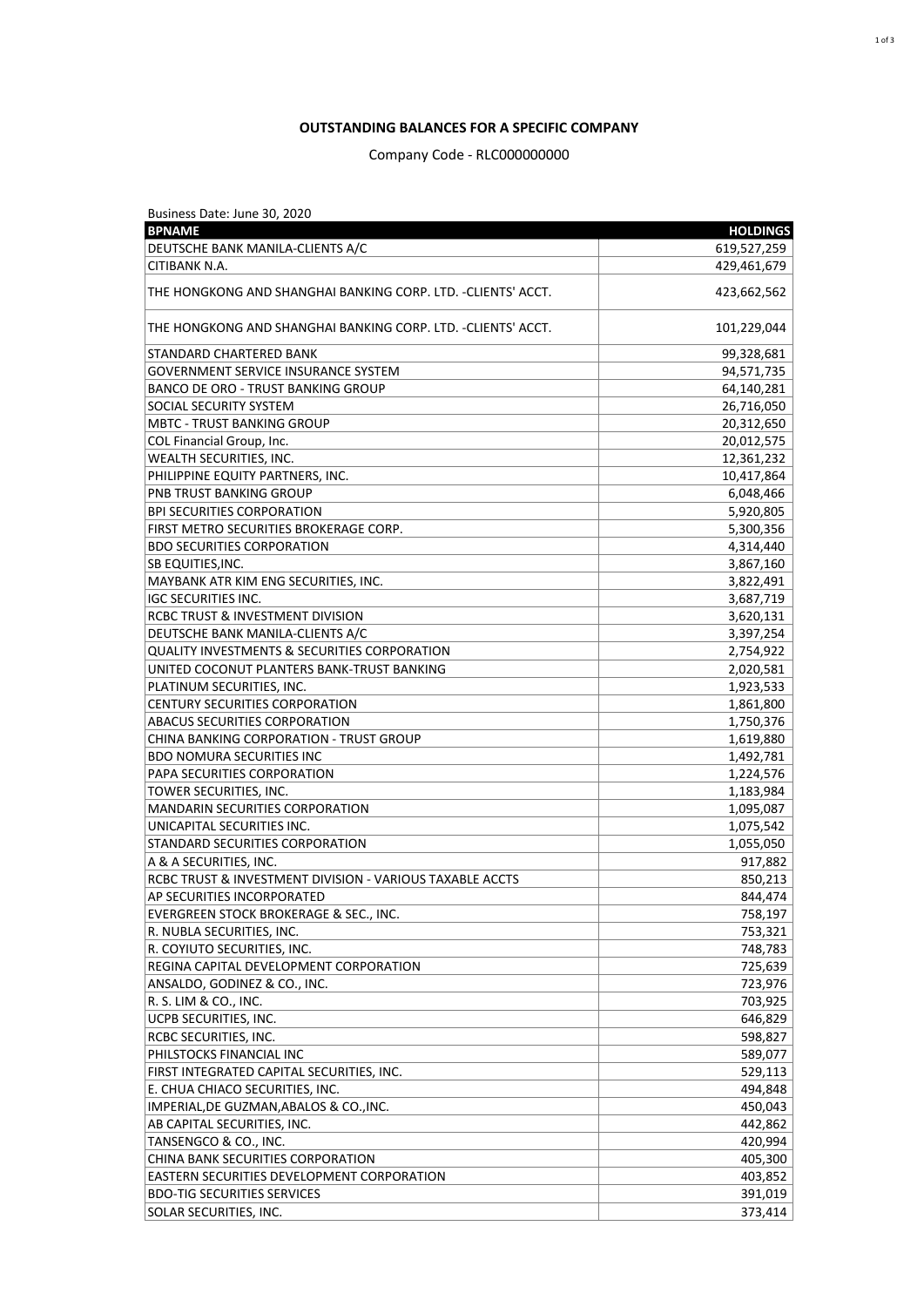| <b>BPNAME</b>                                           | <b>HOLDINGS</b> |
|---------------------------------------------------------|-----------------|
| AB CAPITAL & INVESTMENT CORP. - TRUST & INVESTMENT DIV. | 352,880         |
| NATIONAL REINSURANCE CORPORATION OF THE PHILIPPINES     | 335,300         |
| <b>STRATEGIC EQUITIES CORP.</b>                         | 325,040         |
| ASTRA SECURITIES CORPORATION                            | 305,147         |
| YAO & ZIALCITA, INC.                                    | 304,293         |
| DAVID GO SECURITIES CORP.                               | 299,523         |
| PNB SECURITIES, INC.                                    | 266,892         |
| CLSA PHILIPPINES, INC.                                  | 262,527         |
| WESTLINK GLOBAL EQUITIES, INC.                          | 247,879         |
| TRITON SECURITIES CORP.                                 | 246,509         |
| <b>BA SECURITIES, INC.</b>                              | 241,990         |
| <b>GLOBALINKS SECURITIES &amp; STOCKS, INC.</b>         | 228,271         |
| INVESTORS SECURITIES, INC,                              | 219,837         |
| THE FIRST RESOURCES MANAGEMENT & SECURITIES CORP.       | 214,285         |
| YU & COMPANY, INC.                                      | 177,500         |
| BELSON SECURITIES, INC.                                 | 166,212         |
| CAMPOS, LANUZA & COMPANY, INC.                          | 162,732         |
| CTS GLOBAL EQUITY GROUP, INC.                           | 161,517         |
| <b>BANK OF COMMERCE - TRUST SERVICES GROUP</b>          | 155,000         |
| UNITED COCONUT PLANTERS LIFE ASSURANCE CORPORATION      | 144,404         |
| <b>ASIASEC EQUITIES, INC.</b>                           | 134,329         |
| PREMIUM SECURITIES, INC.                                | 130,549         |
| SUMMIT SECURITIES, INC.                                 | 119,928         |
| I. B. GIMENEZ SECURITIES, INC.                          | 119,084         |
| LAND BANK OF THE PHILIPPINES-TRUST BANKING GROUP        | 113,639         |
| ASIA UNITED BANK - TRUST & INVESTMENT GROUP             | 113,421         |
| F. YAP SECURITIES, INC.                                 | 109,036         |
| GOLDEN TOWER SECURITIES & HOLDINGS, INC.                | 106,244         |
| OPTIMUM SECURITIES CORPORATION                          | 98,663          |
| SunSecurities, Inc.                                     | 98,006          |
| MERIDIAN SECURITIES, INC.                               | 93,771          |
| TRENDLINE SECURITIES CORPORATION                        | 92,800          |
| DEUTSCHE REGIS PARTNERS, INC.                           | 91,219          |
| G.D. TAN & COMPANY, INC.                                | 87,781          |
| EQUITIWORLD SECURITIES, INC.                            | 81,437          |
| <b>SSS PROVIDENT FUND</b>                               | 80,000          |
| <b>GUILD SECURITIES, INC.</b>                           | 76,891          |
| INTRA-INVEST SECURITIES, INC.                           | 68,985          |
| LUCKY SECURITIES, INC.                                  | 66,867          |
| MDR SECURITIES, INC.                                    | 62,900          |
| UCPB GENERAL INSURANCE CO., INC.                        | 62,847          |
| I. ACKERMAN & CO., INC.                                 | 56,553          |
| SECURITIES SPECIALISTS, INC.                            | 55,490          |
| E.SECURITIES, INC.                                      | 50,200          |
| COHERCO SECURITIES, INC.                                | 47,500          |
| H. E. BENNETT SECURITIES, INC.                          | 46,719          |
| PAN ASIA SECURITIES CORP.                               | 45,372          |
| NEW WORLD SECURITIES CO., INC.                          | 44,304          |
| JAKA SECURITIES CORP.                                   | 43,800          |
| HDI SECURITIES, INC.                                    | 39,097          |
| <b>JSG SECURITIES, INC.</b>                             | 37,826          |
| VENTURE SECURITIES, INC.                                | 37,432          |
| RTG & COMPANY, INC.                                     | 35,704          |
| LOPEZ, LOCSIN, LEDESMA & CO., INC.                      | 33,835          |
| A. T. DE CASTRO SECURITIES CORP.                        | 30,000          |
| AURORA SECURITIES, INC.                                 | 29,909          |
| LUYS SECURITIES COMPANY, INC.                           | 28,750          |
| FIRST ORIENT SECURITIES, INC.                           | 26,088          |
| UOB KAY HIAN SECURITIES (PHILS.), INC.                  | 22,570          |
| <b>EASTWEST BANKING CORPORATION - TRUST DIVISION</b>    | 21,835          |
| DIVERSIFIED SECURITIES, INC.                            | 21,827          |
| BENJAMIN CO CA & CO., INC.                              | 21,600          |
| DA MARKET SECURITIES, INC.                              | 20,387          |